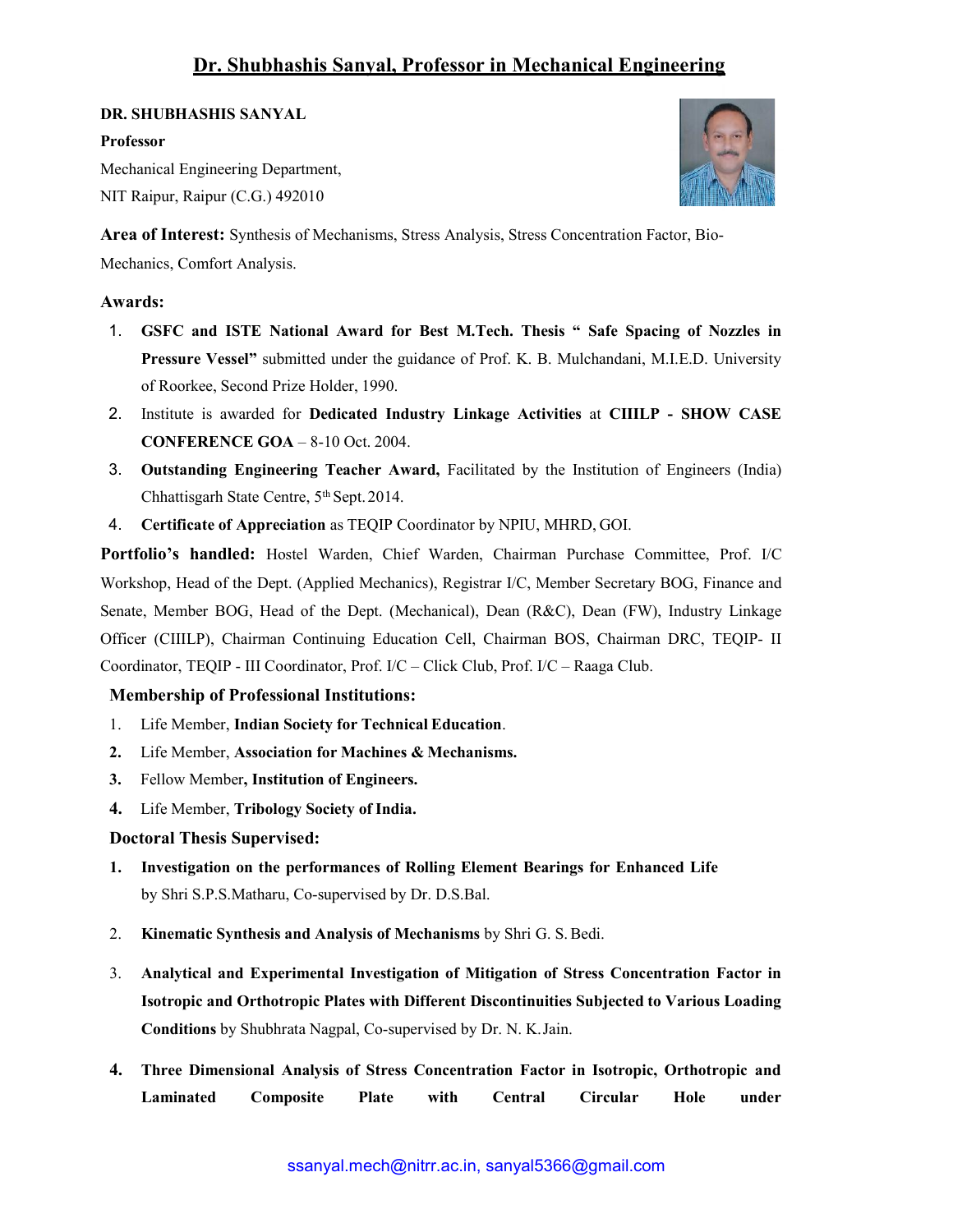Various Loading by Moon Banerjee, supervised by Dr. N. K. Jain, co-supervised by Dr. S. Sanyal.

- 5. A Novel Method for Identification of Structural Characteristics of Planar Kinematic Chains by Shri Arvind kumar Shukla.
- 6. Kineto-Elastodynamic Analysis of Polymeric Composite Planar Mechanism Under Hygrothermal Environment by Shri Shailendra Kumar Singh.
- 7. Investigation of Thermal Performance of Low Income Group Houses in Chhattisgarh by Nisha Netam, co- supervised by Dr. S. Bhowmick.
- 8. Fracture and Fatigue Analysis of Cracked Piezoelectric Plates using XFEM by Gulab Pamnani, supervised by Dr. S. Bhattacharya, Co supervised by Dr. S. Sanyal.
- 9. An Investigation of Stress and Deformation Behaviour of Functionally Graded Beams by Deepak Mahapatra co- supervised by Dr. S. Bhowmick.
- 10. A Parametric Investigation of Stresses and deformation in Functionally Graded Axisymmetric Structures by Lakshman Sondhi, Supervised by Dr. S. Bhowmick, Co supervised by Dr. S. Sanyal.

#### Papers Published:

#### A. International Journals:

- 1. Pseudo Probabilistic Approach To Test Isomorphism Among Kinematic Chain, by S.Sanyal, A.C.Rao, M.Choubey, Transactions of C.S.M.E., Vol. 21, No. 2, 1997.
- 2. Pseudo Probabilistic Approach To Detect Distinct Inversions Of Kinematic Chain, by S.Sanyal, A.C.Rao, & M.Choubey, Transactions of C.S.M.E., Vol. 21, No. 2, 1997.
- 3. Development of a Multipurpose, Efficient and Inexpensive Bearing Test Rig by S. P. S. Matharu, S. Sanyal and D. S. Bal, Journal of Engineering and Technology Research Vol. 2(3), pp. 044-049, March 2010.
- 4. Representative Lubricant Film Thickness, a New Concept for Online Condition Monitoring of Rolling Element Bearings, SPS Matharu, S Sanyal, DS Bal, International Journal of Applied Engineering Research 6 (16), 1981-1987, 4, 2011.
- 5. Modified Joint Connectivity approach for Identification of Topological Characteristics of Planar Kinematic Chains, G S Bedi and S Sanyal, Proceedings of the Institution of Mechanical Engineers Part C : Journal of Mechanical Engineering Science, Vol. 225, No.11, 2700-2717, November 2011.
- 6. Interaction Effect of Auxiliary Holes for Mitigation of Stress Concentration in Isotropic Plate with Central Circular Hole Subjected to In-Plane Loading, Shubhrata Nagpal, S. Sanyal and N.K. Jain, International Journal of Mechanics and Solids, Volume 6, Number 2, pp. 149-156, 2011.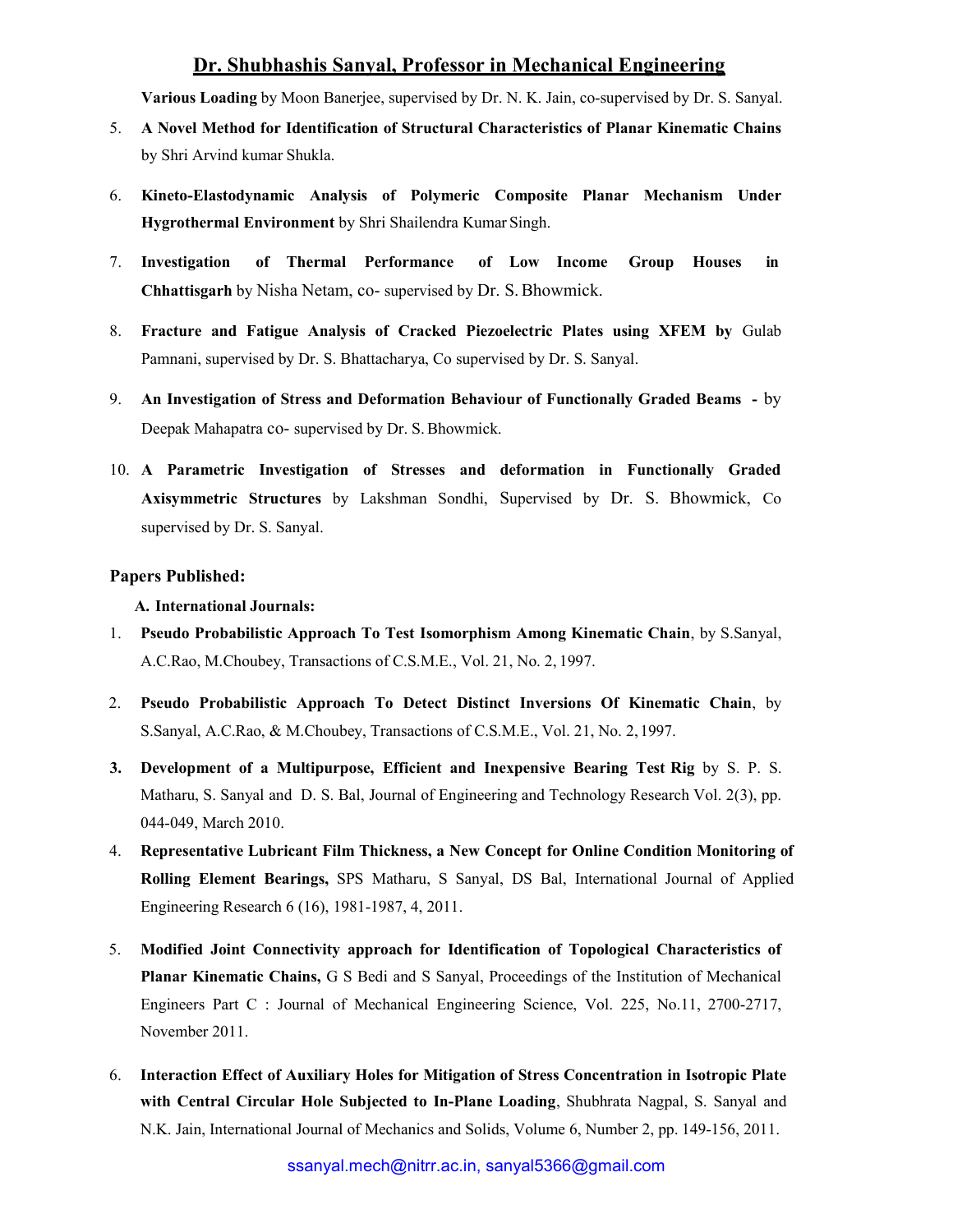- 7. Structural Identification of Distinct Inversions of Planar Kinematic Chain, Sanyal Shubhashis, IIUM Engineering Journal, Special Issue, Malaysia, Mechanical Engineering, pp 87 – 94, 2011.
- 8. Design Optimization of Rectangular Isotropic/Orthotropic Plate with Opposite Semicircular Notches subjected to In-Plane Static Loading for Reduction of Stress Concentration Factor, Ms. Shubhrata Nagpal, Dr. S. Sanyal and Dr. Nitin Jain, International Journal of Applied Engineering Research, Volume 6, Number 18, pp.2239-2242, 2011.
- 9. 3D analysis of stress concentration factor and deflection in thin isotropic and orthotropic plates with central circular hole subjected to transverse loading, Jain NK, Sanyal S, International Journal of Mechanical Engineering Research and Development, Vol.1, Number 2, 2011.
- 10. Development of a Reliable, Inexpensive and Multipurpose Test Rig for Determination of Electrical Resistivity of Liquid Lubricants, SPS Matharu, S Sanyal, DS Bal, International Journal of Pure and Applied Sciences and Technology 8 (2), 34, 2, 2012.
- 11. Three dimensional parametric analyses on effect of fibre orientation for stress concentration factor in fibrous composite cantilever plate with central circular hole under transverse loading- Moon Banerjee, Dr. N. K. Jain and Dr. S. Sanyal, IIUM Engineering Journal, Malaysia, Vol.13, No-2, pp 131 – 144, 2012.
- 12. Mitigation Curves for determination of relief holes to mitigate stress concentration factor in thin plates loaded axially for different discontinuities, Shubhrata Nagpal, S.Sanyal, Nitin Jain, International Journal of Engineering and Innovative Technology Volume 2, Issue 3, pp1-7, September 2012.
- 13. Stress concentration and its mitigation techniques in flat plate with singularities A Critical Review, S Nagpal, N Jain, S Sanyal, Engineering Journal 16 (1), 1-16, 47, 2012.
- 14. Stress concentration in isotropic and orthotropic composite plates with center circular hole subjected to transverse static loading, M Banerjee, NK Jain, S Sanyal, Int J Mech Ind Eng 3 (1), 109-113, 21, 2013.
- 15. Effect of Elastic Constants on Stress Concentration Factor and its Mitigation in Rectangular Plate with Central Circular Hole Under in Plane Loading, S Nagpal, S Sanyal, NK Jain, International Journal of Engineering Research 3 (6), 2014.
- 16. Structure based grading of Kinematic Chains, S Sanyal, GS Bedi, Applied Mechanics and Materials 575, 501-506, 2, 2014.
- 17. Numerical simulation of crack propagation under fatigue loading in piezoelectric material using extended finite element method, S. Bhattacharya, G. Pamnani, S. Sanyal, K. Sharma, International Journal of Computational Materials Science and Engineering Vol. 4, No. 4, 2015.
- 18. Three Dimensional Parametric Analyses of Stress Concentration Factor and Its Mitigation in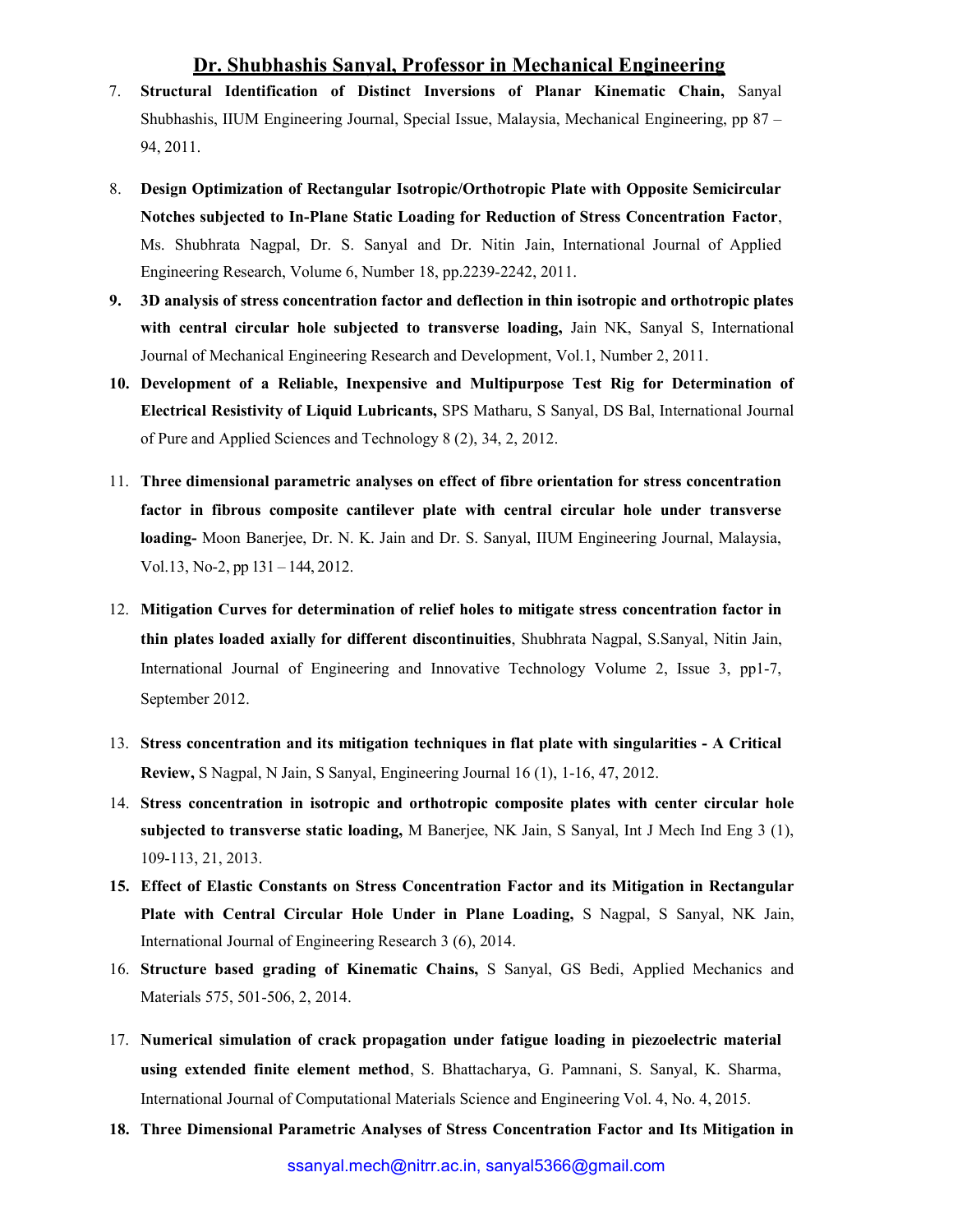Isotropic and Orthotropic Plate with Central Circular Hole Under Axial In-Plane Loading, S Nagpal, NK Jain, S Sanyal, Journal of The Institution of Engineers (India): Series C 97 (1), 85-92, 3, 2016.

- 19. Analysis of semi-permeable crack growth in piezoelectric materials using extended finite element method, G Pamnani, S Bhattacharya, S Sanyal, International Journal of Applied Mechanics 9 (07), 1750106, 7, 2017.
- 20. An investigation of stresses and deformation states of clamped rotating functionally graded disk, AK Thawait, L Sondhi, S Sanyal, S Bhowmick, Journal of Theoretical and Applied Mechanics 55 (1), 189-198, 7, 2017.
- 21. An Investigation of Stress and Deformation States of Rotating Thick Truncated Conical Shells of Functionally Graded Material, A Thawait, L Sondhi, S Bhowmick, S Sanyal, Journal of Solid Mechanics 9 (4), 865-877, 2017.
- 22. Elastic analysis of functionally graded variable thickness rotating disk by element based material grading, AK Thawait, L Sondhi, S Sanyal, S Bhowmick, JOURNAL OF SOLID MECHANICS 9 (3), 650-662, 9, 2017.
- 23. Thermal performance analysis to assess inhabitant comfort inside LIG houses in Chhattisgarh, N Netam, S Sanyal, S Bhowmick, International. Journal of Theoretical Applied Mechanics 12 (3), 613-622, 3, 2017.
- 24. Parametric Study of Interaction effect between closely spaced nozzles in a thin cylindrical pressure vessel, D. S. Kushan, Shubhashis Sanyal, Shubhankar Bhowmick, International journal of Pressure Vessel and Pipings, Elsevier Publication, https://doi.org/10.1016/j.ijpvp.2018.05.009, 31 May 2018.
- 25. An Anisotropic Analysis of Human Femur Bone with Walking Posture: Experimental and Numerical Analysis, Ritu Painkra, Shubhashis Sanyal, Arindam Bit, BioNanoScience, Springer,  $8(4)$ ,  $1054 - 1064$ , 3,  $17<sup>th</sup>$  Sept. 2018.
- 26. Modified experimental procedure to determine the output variable in an optimum range A case study: Pulley belt experiment by Ankur Verma, Shubhashis Sanyal, International Journal of Mechanical Engineering Education, SAGE Journals, Oct. 4, 2018.
- 27. Stress and deformation analysis of clamped functionally graded rotating disks with variable thickness, AK Thawait, L Sondhi, S Sanyal, S Bhowmick, Mechanics and Mechanical Engineering 23 (1), 202-211, 3, 2019.
- 28. An approximate solution of functionally Graded Timoshenko beam using B-spline collocation method, D Mahapatra, S Sanyal, S Bhowmick, Journal of Solid Mechanics 11 (2), 297-310, 46, 2019.
- ssanyal.mech@nitrr.ac.in, sanyal5366@gmail.com 29. Selection of High Entropy Alloy for Solid Solution Using Multi-Criteria Decision Making Tool, VK Soni, S Sanyal, SK Sinha, Materials Science Forum 969, 466-471, 1, 2019.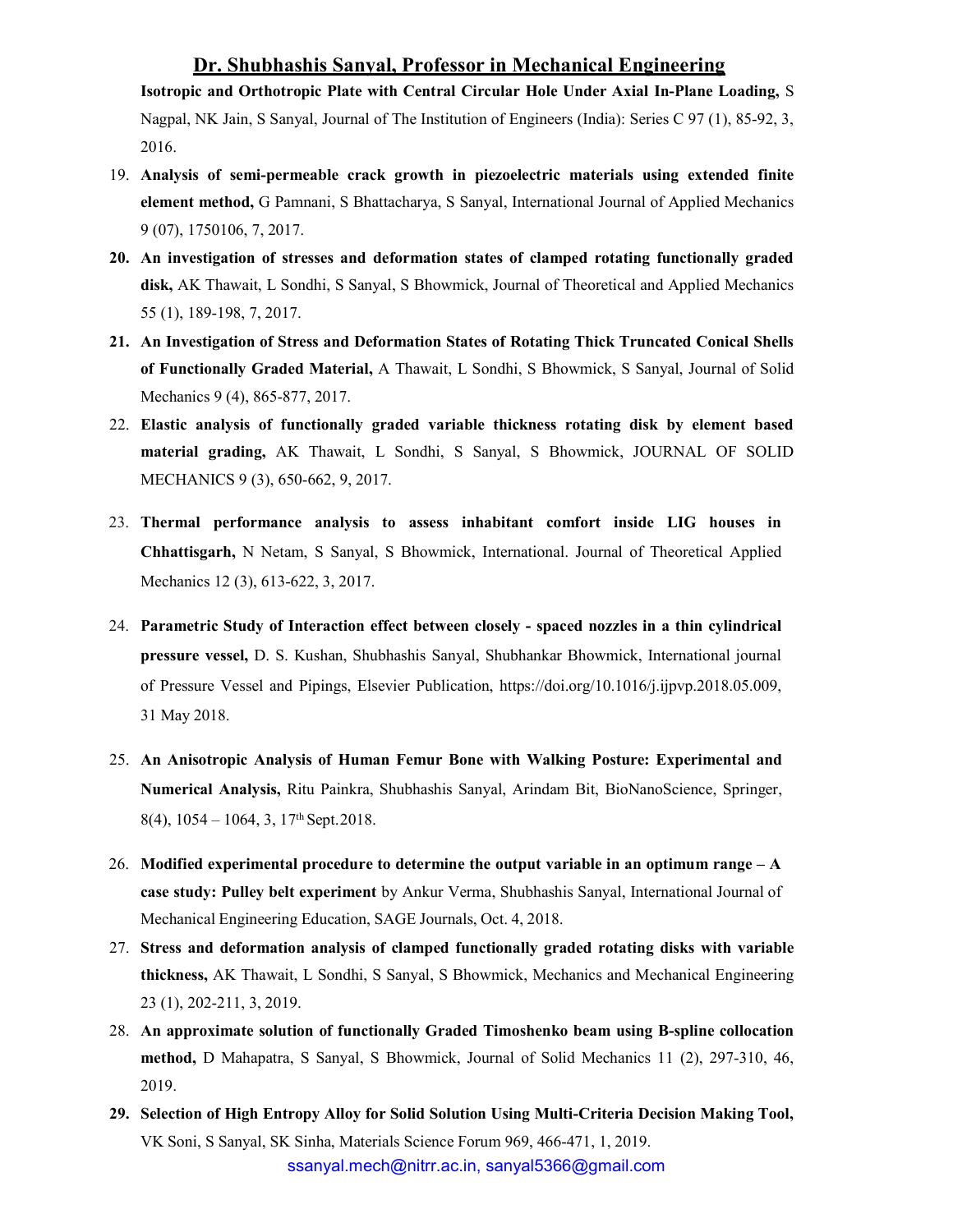- 30. Effect of Attack Angle on Lift and Drag of a Bio-Inspired Corrugated Aerofoil, A Biradar, A Chandraker, R Madan, S Sanyal, S Bhowmick, Innovative Product Design and Intelligent Manufacturing Systems, 261-268, 2, 2020.
- 31. Gradient method for identification of isomorphism of planar kinematic chains, A Shukla, S Sanyal, Australian Journal of Mechanical Engineering 18 (1), 45-62, 7, 2020.
- 32. Numerical simulation of tri-layer interface cracks in piezoelectric materials using extended finite element method, G Pamnani, S Bhattacharya, S Sanyal, Iranian Journal of Science and Technology, Transactions of Mechanical Engineering, 2020.
- 33. A Mathematical Model Featuring Time Lag And Decrement Factor To Assess Indoor Thermal Conditions In Low-Income-Group House, N Netam, S Sanyal, S Bhowmick, Journal of Thermal Engineering 6 (2), 114-127, 1, 2020.
- 34. An Investigation of Stress and Deformation Behavior of Functionally Graded Timoshenko Beams subjected to Thermo-Mechanical Load, D Mahapatra, S Sanyal, S Bhowmick, Mechanics of Advanced Composite Structures 7 (1), 157-176, 2020.
- 35. Effect of Temperature on Stress Concentration Factor, J Satish, S Sanyal, S Bhowmick, Recent Trends in Mechanical Engineering, 641-648, 2020.
- 36. Phase evolution and mechanical properties of novel FeCoNiCuMox high entropy alloys, V K Soni, S Sanyal, S K Sinha, Vacuum 174, 109173, 15, 2020.
- 37. Property oriented design of non equiatomic high entropy alloy composition, VK Soni, S Sanyal, SK Sinha, Advances in Materials and Processing Technologies, 1-18, 1, 2020
- 38. Microstructure and mechanical properties of non equiatomic FeCoNiCuMo high entropy systems, VK Soni, S Sanyal, SK Sinha, Advances in Materials and Processing Technologies, 1-14, 1, 2020.
- 39. Influence of Tungsten on Microstructure Evolution and Mechanical Properties of Selected Novel FeCoCrMnWx High Entropy Alloys, VK Soni, S Sanyal, SK Sinha, Intermetallics 132, 107161, 2, 2021.
- 40. A Review on Phase Prediction in High Entropy Alloys, VK Soni, S Sanyal, KR Rao, SK Sinha, Proceedings of the Institution of Mechanical Engineers, Part C: Journal of Mechanical Engineering Science, 13 May 2021.
- 41. Generation of Coupler Curves for Planar Kinematic Chains Using Link Joint Equations, H S Yadav, S Sanyal, Machines, Mechanism and Robotics, 491-501, 2022.
- 42. Effect of Structural Characteristics on Kinematics of Planar Kinematic Chains, A Biradar, S Sanyal, Machines, Mechanism and Robotics, 257-267, 2022.

#### B. National Journals:

1. Stress Mitigation in Infinite Thin Plate with Two Circular Holes Under Tensile Loading by S.Sanyal, M.Swarnakar, S.Dehariya and M.Dewangan, CSVTU Research Journal, pp 67-69, Vol.2,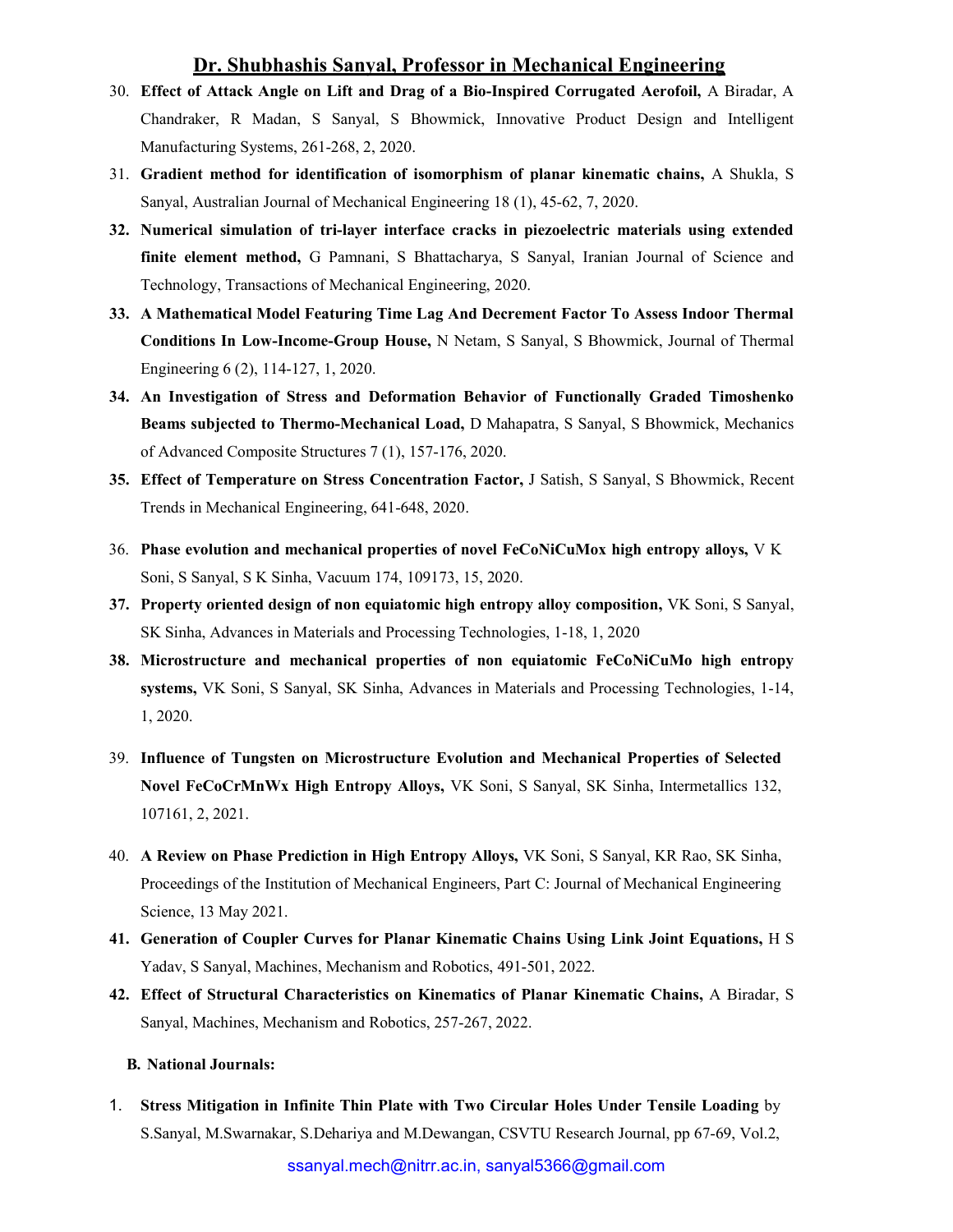No.1, Jan 2009.

- 2. Joint Connectivity : A New Approach for Detection of Isomorphism and Inversions of Planar Kinematic Chains by G.S.Bedi and Sanyal S, Journal of Institution of Engineers (India), 2010, Vol. 90, pp. 23 – 26.
- 3. Joint Loop Representative Table for Detection of Isomorphism among Kinematic Chains, G.S. Bedi and S.Sanyal, CSVTU Research Journal, Vol. 05, 2012, pp 82 - 87.

## C. International Conference:

- 1. Relief Holes for Stress Mitigation in Infinite Thin Plates with Single Circular Hole Loaded Axially by Sanyal S and Ms. Priti Yadav, ASME International Mechanical Engineering Congress and Exposition, 5 – 11 November 2005, Orlando, Florida, USA.
- 2. Multiple Relief Holes for Stress Mitigation in Infinite Thin Plates with Single Circular Hole under axial loading by Sanyal S and Ms. Priti Yadav, 5 - 8 July 2006, 2nd IC-SCCE, From Scientific Computing to Computational Engineering" Athens, 5-8 July, 2006.
- 3. Detection of Isomorphism amongst Planar Kinematic Chains using Link Joint Connectivity Table, Sanyal Shubhashis, 25 - 27 Dec.2009, International Conference on Applied Mechanics and Machines, WASET09, Bangkok.
- 4. Structural Identification of Distinct Inversions of Planar Kinematic Chains, Sanyal Shubhashis, 17 - 19 May 2011, International Conference on Mechanical, Automotive and Aerospace Engineering, ICMAAE'11, Kuala Lumpur, Malaysia.
- 5. Effect of fiber orientation on stress concentration factor in fixed rectangular fibrous composite plate with center circular hole subjected to transverse loading, Dr. N. K. Jain, Moon Banerjee, Dr. S. Sanyal, Third Asian Conference on Mechanics of Functional Materials and Structures, ACMFMS 2012, 5-8 December at IIT Delhi.
- 6. Three dimensional analysis for effect of fibre orientation on stress concentration factor in fibrous composite plates with central circular hole subjected to in-plane static ... NK Jain, M Banerjee, S Sanyal, 2013 7th International Conference on Intelligent Systems and Control (ISCO), 2, 2013.
- 7. Loop based algorithm for automatic sketching of planar kinematic chains, GS Bedi, S Sanyal, iNaCoMM, 452-456, 8, 2013.
- 8. Thermal Comfort Analysis : A Case Study of LIG Housing in Chhattisgarh, Nisha Netam, S.Sanyal, S. Bhowmick, ICME 2015, 18 - 20 Dec. 2015, Dhaka, Bangladesh.
- 9. An approximate solution to the stress and deformation states of functionally graded rotating disks, Lakshman Sondhi, S.Sanyal, S. Bhowmick, ICME 2015, 18 - 20 Dec. 2015, Dhaka,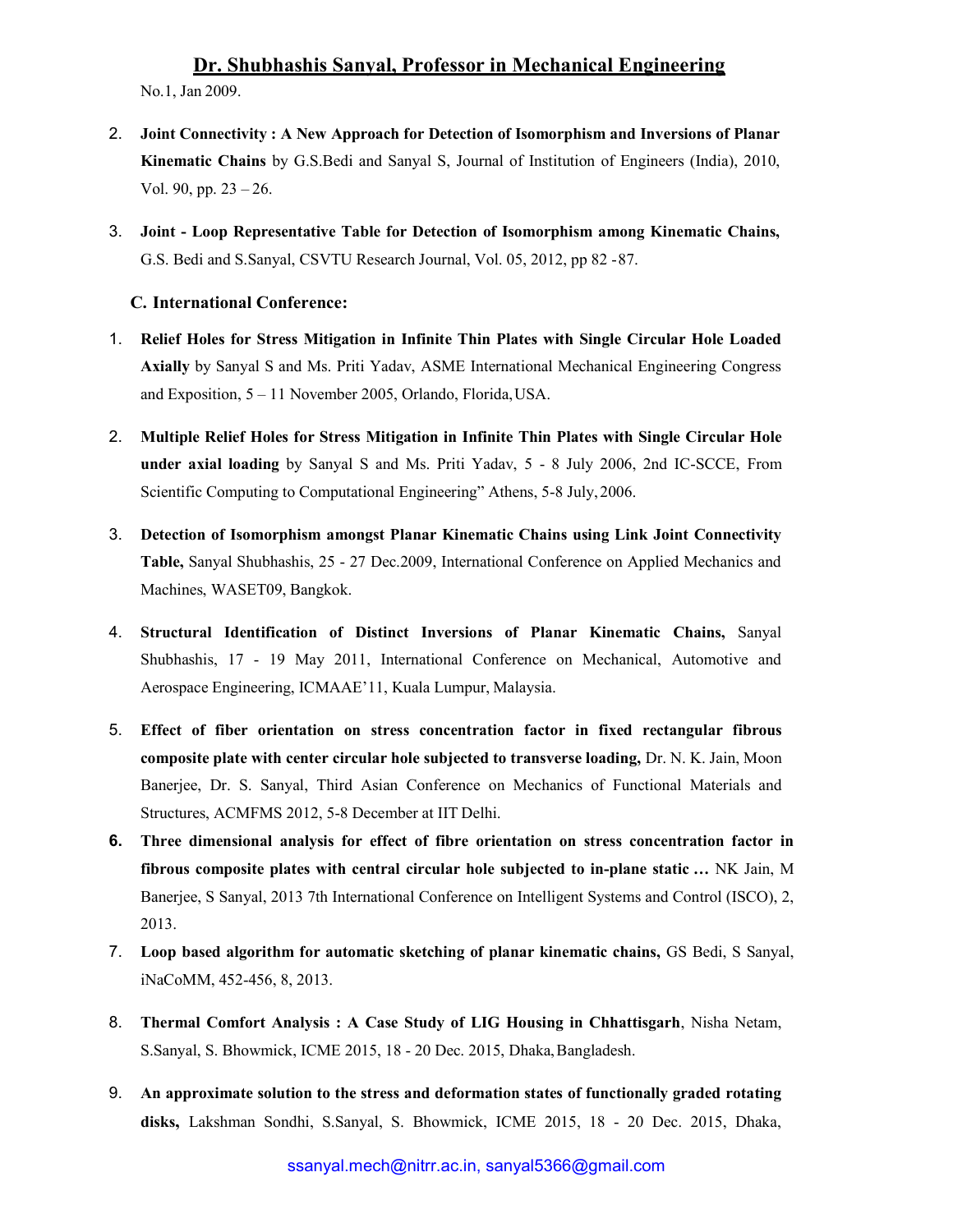Bangladesh.

- 10. A PMV-PPD model based study of thermal comfort in Low-Income Group house in Chhattisgarh, N Netam, S Sanyal, S Bhowmick, MATEC Web of Conferences 172, 06006, 3, 2018.
- 11. Investigation of phase stability of novel equiatomic FeCoNiCuZn based-high entropy alloy prepared by mechanical alloying, VK Soni, S Sanyal, SK Sinha, AIP Conference Proceedings 1953 (1), 030253, 1, 2018.
- 12. Limit Elastic Yield Pressure of Internally and Externally Pressurized Functionally Graded Thick Cylinder, L Sondhi, R Kumar, S Sanyal, S Bhowmick, Materials Today: Proceedings 18, 5507-5514, 2019.

## D. National Conferences:

- 1. Computer Aided Design and Drafting of Flange Coupling Through Parametric processing, by V.Verma, S.Sanyal, NACOMM 1993, I.I.T. Kharagpur.
- 2. Photoelastic Analysis for Safe Spacing of Nozzles In A Pressure Vessel, by S.Sanyal, K.B.Mulchandani, NACOMM 1993, I.I.T. Kharagpur.
- 3. Computer Aided Synthesis of Slider Crank Mechanism with Four Accuracy Points, by S.Khandekar, P.Sharma, S.Sanyal, NACOMM 1993, I.I.T. Kharagpur.
- 4. Analysis of Walking Mechanism and Design of the Shoe Insole Through Mathematical Modelling, by A.Chaturvedi, S.Sanyal, NACOMM 1995, C.M.E.R.I., Durgapur.
- 5. Detection of Isomorphism Among Kinematic Chains Using Joint-Loop Probability Matrices, by A.Ganguly, S.Sanyal, NACOMM 1997, I.I.T. Kanpur.
- 6. Analysis of Stress Concentration for Rectangular Plate with Hole under Transverse Loading by Three Dimensional Finite Element Analyses, Moon Banerjee, Dr. N. K. Jain and Dr. S. Sanyal, The Indian Society of Theoretical and Applied Mechanics ISTAM, 17-20 December 2012, Organized by IIT KGP at DIAT, Pune.

#### Book Chapter:

1. A Systematic Survey of the Realm of Biomechanics: A Mechanical Engineer's Perspective, D Mahapatra, S Bhowmick, S Sanyal, Design, Development, and Optimization of Bio-Mechatronic Engineering Products, IGI Global, Publisher of Timely Knowledge, pp 1-35, 2019.

#### Case Study Presentation:

1. SUSTAINABLE MODEL OF REVENUE GENERATION at Show-Case Conference held at GOA on 2004.

## Curriculum Development and Training Provided:

- 1. Two Competencies based Course Curriculum's using DACUM techniques Chemical Process Operator and Commissioning and Maintenance of Transformer.
- 2. Provided training for development of Institute's Strategic Plan to four technical institutes.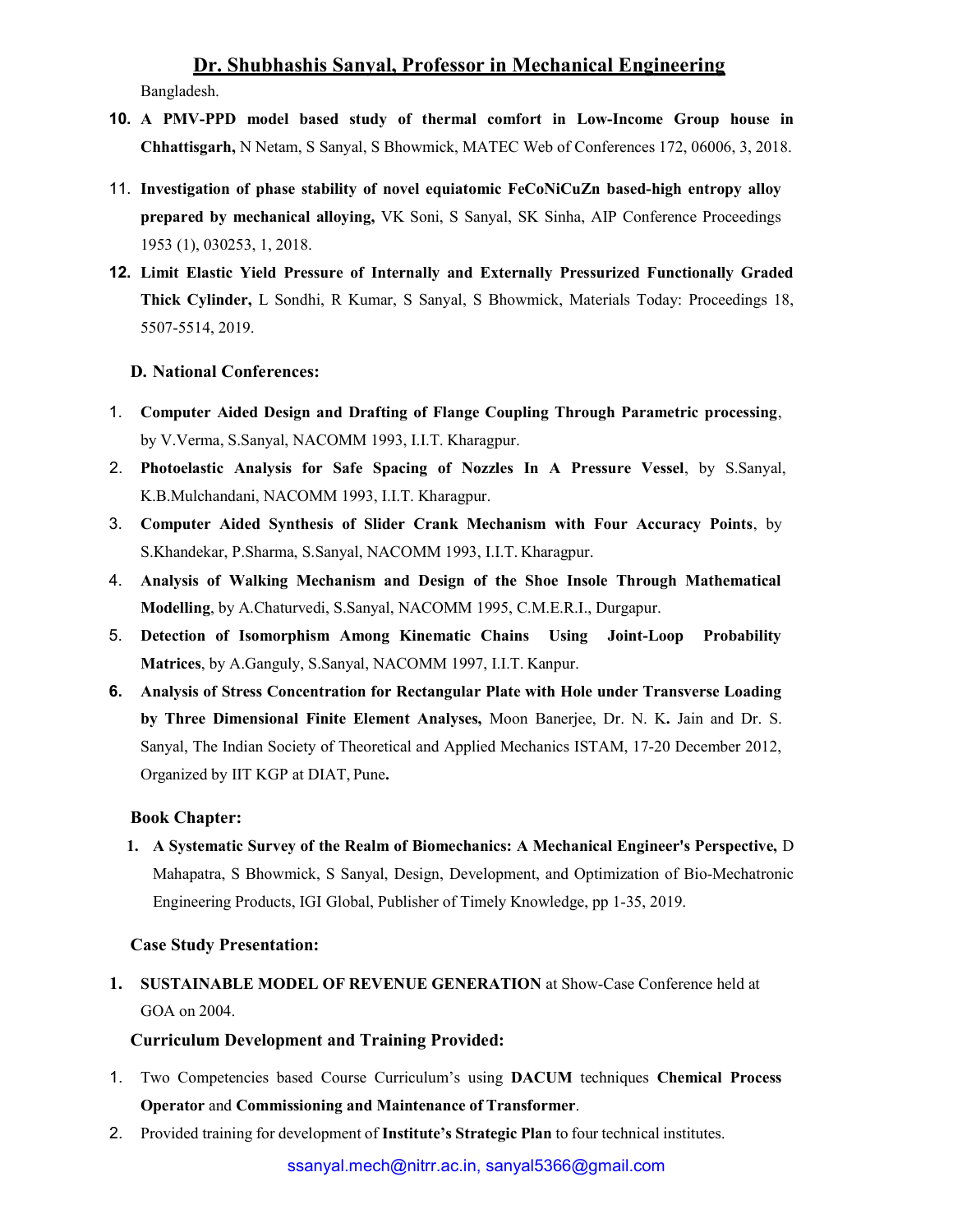## Industry Institute Interaction:

- 1. Developed Testing and Consultancy brochure for promoting Institute's testing and consultancy.
- 2. Identified the training needs of the students and arranged summer training and industrial visits for the students.
- 3. Interaction with Various State Govt. Dept's and Industries for identification of the institute as consultancy provider.

Projects:

1. Computer Aided Design and Drafting Lab Development, by Dr. S.Sanyal funded under FIST-DST scheme.

Others: Certified Applied DACUM Facilitator and Applied Strategic Planning Trainer under Canada India Industry Institute Linkage Project.

..........…

2. Assessing the impact of passive cooling on thermal comfort in LIG house using CFD, S BHOWMİCK, Journal of Thermal Engineering 5 (5), 414-421, 5, 2019

3. Three Dimensional Parametric Analyses on Effect of Fibre Orientation for Stress Concentration Factor in Fibrous Composite Cantilever Plate with Central Circular Hole under …, N Jain, M Banerjee, S Sanyal, IIUM Engineering Journal 13 (2), 1, 2012

- 4. Inter-laminar Shear Stress Distribution for Laminated Composite Plate with a Center Circular Hole under Transverse Loading with Different Boundary Conditions, M Banerjee, NK Jain, S Sanyal, Trends in Industrial and Mechanical Engineering, 9, 2016
- ssanyal.mech@nitrr.ac.in, sanyal5366@gmail.com 5. Analysis of isotropic and orthotropic rectangular plate with center circular hole under